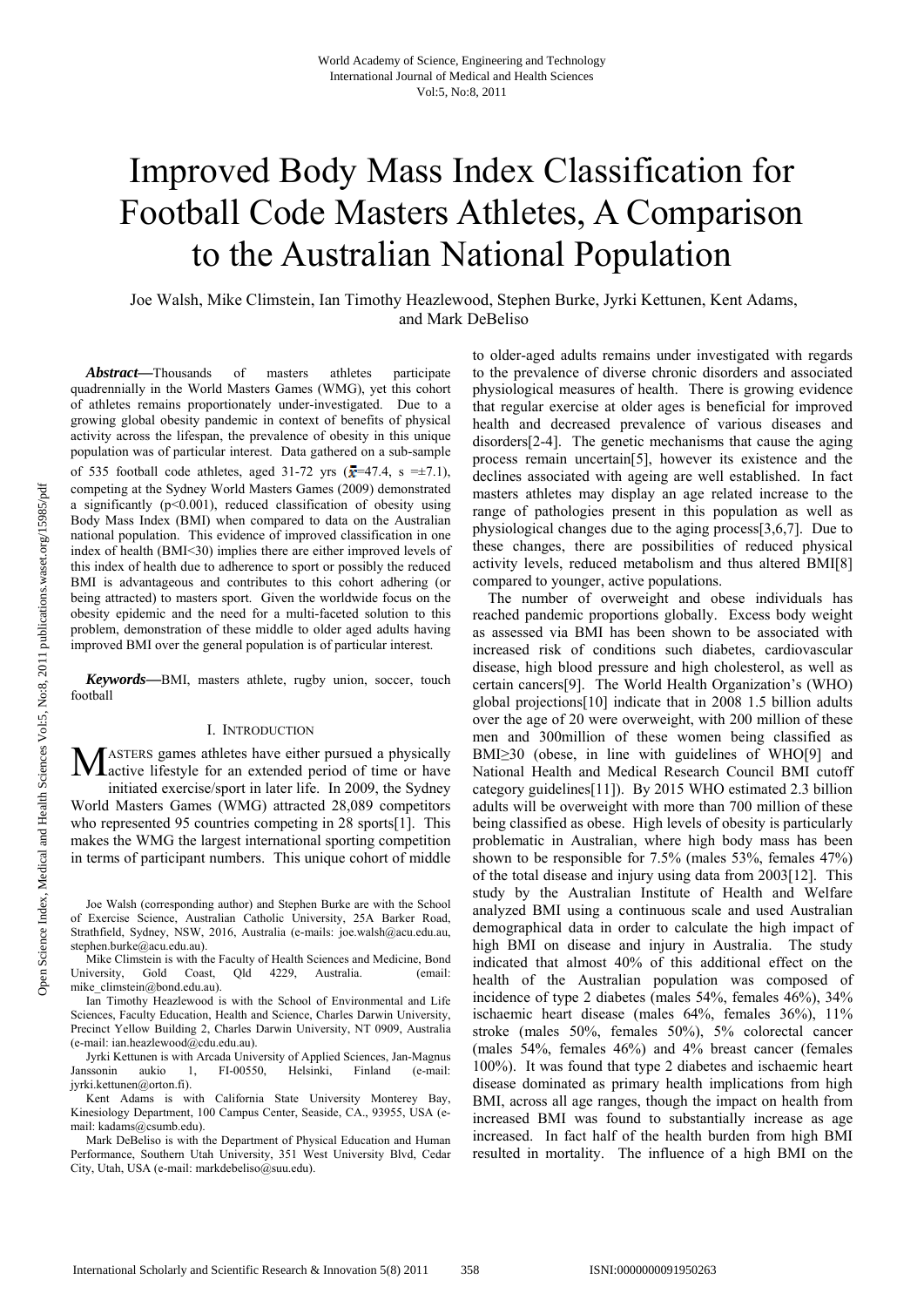health of males was found to be greater than females for Australians and this was connected to the higher incidence of type 2 diabetes in the male population.

Obesity has been found to be only second to smoking as the major cause of preventable death in Australia and the total deaths attributable to excess weight in Australia is rising, with an estimated figure of 9,500 in 2003[12]. With inclusion of the economic costs of lost productivity, it was estimated that obesity resulted in a financial cost of \$21 billion to the Australian government and society in 2005[13]. The effective management of the Australian obesity epidemic therefore becomes not only a health, but also an economic priority for the Australian population. A consideration, which must apply similarly for many developed and developing countries alike when considered on the global scale.

BMI is calculated by dividing an individual's mass (in kilograms) by their height (in metres) squared[8]. BMI thus provides a value, which is indicative of whether an individual's mass is in proportion to his or her height. While it does not accurately represent the proportion of an individual's body that is fat mass, in clinical practice and epidemiology, BMI is one of the most extensively used methods for assessment of body composition as well as estimation of the levels of body fat. However whilst this may be a common usage, this is not strictly an accurate interpretation of BMI. The ratio of whether an individual's mass is in proportion to height could potentially correlate with high levels of body fat, however strictly speaking they are measurements of different constructs.

On a population level, with a large subject size, BMI is a valuable tool for assessing body mass. On an individual level and for certain specific populations, inaccuracies arise with correlating BMI with anthropometric body composition and thus health implications of relatively high fat mass. An example would be individuals with high muscle mass. BMI does not differentiate between lean muscle mass and fat mass. Population based predictions rely on an underlying correlation between total body mass and percentage body fat. For individuals with high muscle mass, the BMI score gives a higher value due to the large amount of comparatively dense lean muscle mass. This high BMI score would not necessarily be indicative of the same health implications, which would be more likely to be present if this score was represented in a non-muscular population, where this additional mass contained a higher portion of fat mass. Thus particularly for athletic populations, as very muscular individuals will have a high BMI score, BMI is not always applicable to estimating other related, but different indices, such as body composition, including body fat. The propensity for increased fat mass with increased body mass is an integral component of the use of BMI for predication of health based outcomes. Despite some limitations in the use of BMI as an index for athletic populations[14] and inaccuracies in self-reported heights and body masses used to calculate BMI[15][16], this study investigated the BMI of Australians competing in football codes (soccer, rugby union, and touch football) at the Sydney WMG. The aim of this study was to analyse BMI for Australian masters football code athletes in conjunction with a comparative Australian population in order to gain a greater understanding of the nexus between indices of health, physical

activity and ageing. Determining whether there were differences between football code athletes and comparative populations and their magnitude was an important step in formulating a best practice model for optimal health for the aging individual. This problem is particularly relevant for the Australian population given that based on self reported data the percentage of overweight or obese Australians has been progressively increasing. In 2001, over 50% of Australians were classified by the Australian Bureau of Statistics[15] (ABS) as overweight or obese, whilst these figures continue to increase, with 54% in 2004-2005 and 56% in 2007-2008[15] of Australians from all states and territories (n=20,800)). Self reported data collected as part of the ABS survey implied 63% of Australian males were overweight or obese, whilst this number was 48% for females[15]. Issues with reliability with regard to self reported data, were highlighted as actual measurements done by the ABS, which revealed these figures were as high as 68% for males and 48% for females[15]. The BMI figure calculated from the self reported data being marginally lower for males than the actual measurements. The highest rate of overweight and obese ABS participants was in the 65-74 years age range.

It has been stated that the there are many factors behind the obesity pandemic and thus to find an optimal solution it is necessary to investigate a multitude of different aspects of obesity in different elements of society in order to develop a comprehensive multi-faceted method to tackle this pandemic[17]. It may be possible to glean additional insight into the scope of and nature of the solutions for the BMI pandemic by consideration of special populations such as those that have adhered to exercise across the lifespan, as in the case of the masters athlete.

The three sports investigated are all played internationally, however touch football has its greatest representation of participants in Australasia, where it is a major amateur sport[18]. The physiological demands of the three football codes all differ, as do the typical anthropometric proportions of the athletes that participate in them. There is a greater benefit from an athlete having increased absolute, as opposed to relative strength in rugby union, as well as an advantage from having increased momentum in contact situations, when considered in comparison to the other two sports. The potential benefits of a lower centre of gravity and increased muscularity in rugby union, may be considerably greater than in either touch football or soccer, both of which have reduced emphasis on the force required in contact between players. These factors may result in a higher BMI in rugby union than the other two sports investigated. A higher BMI, which may be an effect of increased lean muscle mass, as opposed to a high body fat percentage.

While the precise physiological demands of the three sports are different, all three involve regular physical activity by the participants. The hypothesis of this study was that due to a lifetime of physical activity, the BMI of football code athletes at the Sydney WMG was such that a lower percentage would be classified as obese (BMI≥30[19]) than a comparative general population taken from Australia. Despite the propensity for an increase in muscle mass from adherence to sport, it was still believed that despite this mitigating factor,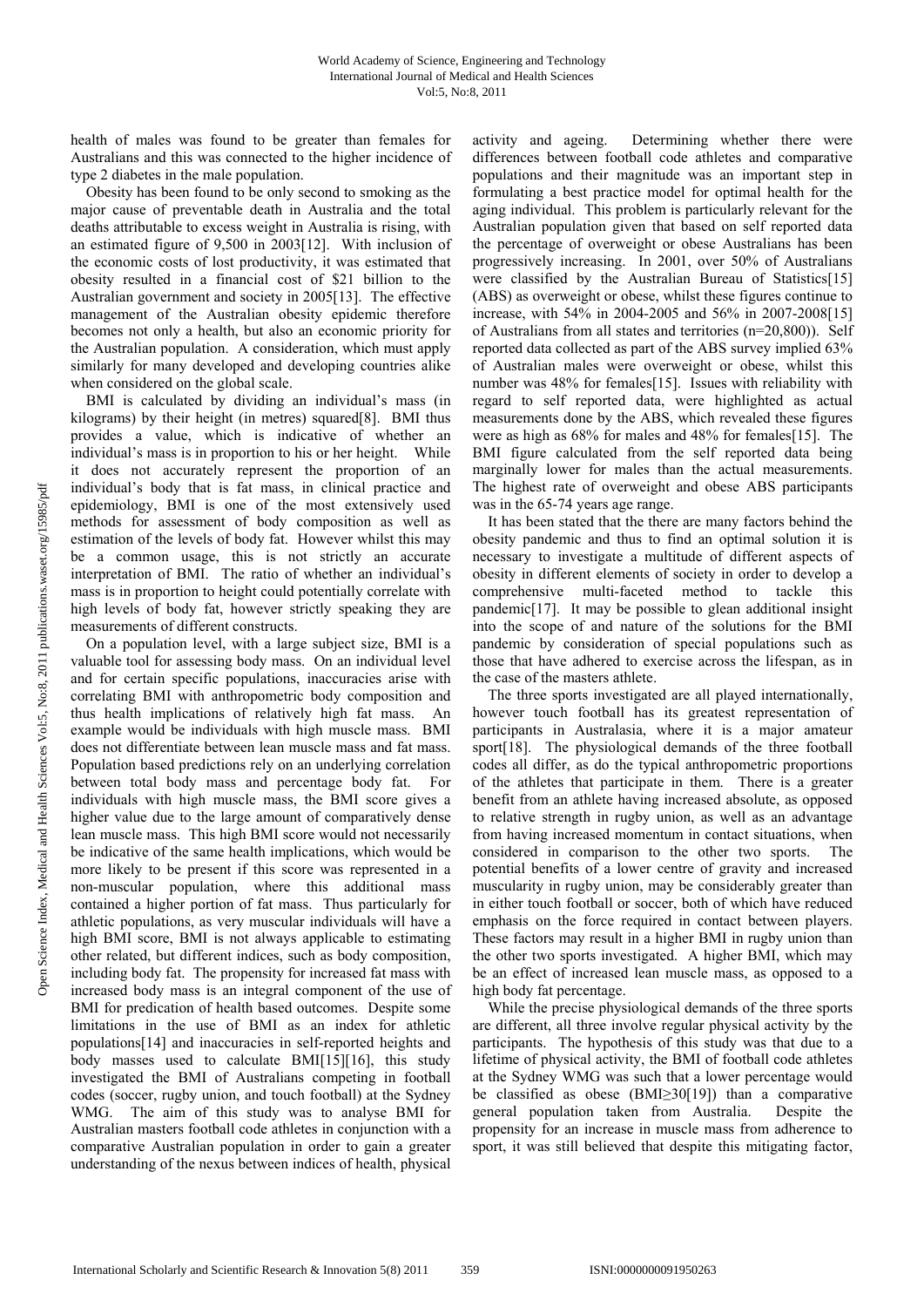the BMI of the masters games athletes would be significantly lower than the comparative general Australian population.

## II. METHODS

An online survey created using Limesurvey<sup>tm</sup> was utilized to investigate participants demographics. Electronic invitations were sent to masters games athletes who provided a valid email address. Data collection included demographic data for participants such as height, body mass and age. BMI was derived from this self-reported data via calculation using the participants' heights and body masses.

### III. RESULTS

The Sydney WMG featured 28,089 competitors representing 95 countries and competing in competing in 28 sports. Of the athletes representing Australia and competing in one of the three football codes, (which this paper is restricted to) a total of 535 masters athletes completed the online survey tool. Of the respondents of this sub-sample, 362 (67.7%) indicated that they were registered for soccer, 61 (11.4%) for rugby union and 114 (21.3%) for touch football. Two of the soccer masters athletes also competed in touch football. 344 (64%) of the participants were male, whilst 191 (36%) were female. The ages ranged from 31 to 72 years ( $\bar{x}$ )  $=47.4$ ,  $s = \pm 7.1$ ).

50 (14.5%) males and 13 (7.3%) females had a BMI≥30, indicating that BMI was a health risk factor for 11.8% of the sample. This compares favorably with general population data for Australia, the ABS National Health Survey[15] revealed 25% of persons over 18 years had a BMI≥30. This difference was found to be significant at ( $\chi^2$  = 36.9, p<0.001).

For the football athletes only one male (0.2% of males) and two females (1.0% of females), namely 0.6% of the database were underweight, which also compares favorably to the ABS Survey data for which 2% of participants were underweight. This difference was found to be significant ( $\chi^2$  = 5.5, p<0.05).

Excluding those three athletes who competed in multiple football codes and examining the data by the different codes of football reveals the breakdown of athletes with BMI as a health risk, which results in soccer athletes as comprising 60.2% of obese athletes, rugby 27.3% and touch football 8.7%. Due to the differing sizes of each of these subpopulations it is necessary to analyze these figures according to expected values given the number of experimental participants per sport. A Pearson's Chi Square Test revealed the number of athletes with BMI as a health risk factor is significantly higher ( $\chi^2 = 37.5$ , p<0.001) for rugby than for either soccer or touch football, however while the prevalence of obesity was lower for touch football than soccer, it was not significantly lower.

Given that male athletes demonstrated a higher prevalence of obesity as measured by BMI, in conjunction with the fact that rugby union participants were mostly male raises the prospect that there may be causation by gender or the high BMI for rugby athletes has caused this apparent gender difference. Therefore testing this possibility it is necessary to adjust for gender. Examining the data using only male athletes indicates that rugby athletes still demonstrate a

significantly higher ( $\chi^2 = 26.0$ , p<0.001) number of obese individuals (34.3% of rugby athletes surveyed) (via BMI classification) than for soccer (9.2% of those surveyed) and touch (15.8% of those surveyed).



Fig. 1 Population pyramid of football code participants via age and gender

#### IV. DISCUSSION

Due to the large number of respondents, particularly when consideration is made of the fact that this report deals with only one country from a total of 95 competing and only 3 sports from the 28 played, 535 respondents can be considered as a representative sample of Australians competing in football codes at the Sydney WMG. Using this data on masters football code athletes, there is the potential to promote this form of physical activity across the lifespan for this unique cohort as having many positive outcomes in terms of health related fitness, general motor fitness, injury reduction, sport specific fitness and mental health. Our results identified that BMI lies significantly more in the range considered as normal for Sydney WMG athletes than for a large comparative population of open age Australians. This shows significantly improved health in terms of one health risk factor for masters athletes compared to open age Australians.

Based on comparative analysis of the associational data between football codes, provisionally it would be recommended to compete in soccer or touch football in preference to rugby union in order to reduce prevalence of BMI classification as a cardiovascular health risk due to obesity. However there are many other factors of importance to health including psychological health and injury data that need to be compared for the different codes prior to a recommendation of preferential participation for optimizing global health across all parameters. In addition to this, as mentioned previously, there are limits to the accuracy of BMI based data for athletic populations and this may nullify this form of comparison between codes given the differing physiological demands of the three sports. As discussed there may be potential advantages for example, from having a lower centre of gravity and increased body mass in a contact sport such as rugby. This may influence the utility of comparing BMI as a health indicator between rugby union, touch football